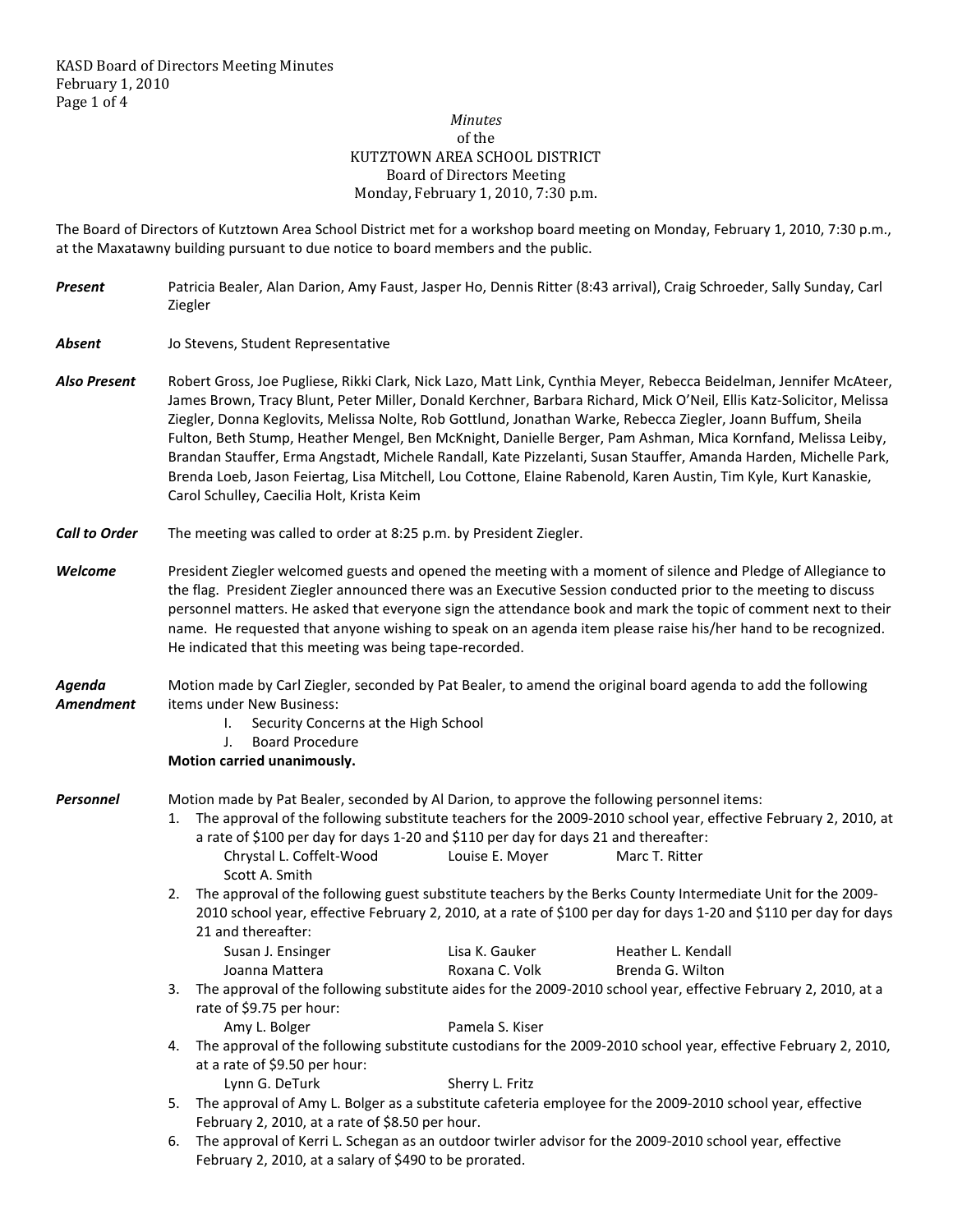| February 1, 2010<br>Page 2 of 4                           | <b>KASD Board of Directors Meeting Minutes</b>                                                                                                                                                                                                                                                                                                                                     |                  |                                                                                                                              |                            |  |  |  |
|-----------------------------------------------------------|------------------------------------------------------------------------------------------------------------------------------------------------------------------------------------------------------------------------------------------------------------------------------------------------------------------------------------------------------------------------------------|------------------|------------------------------------------------------------------------------------------------------------------------------|----------------------------|--|--|--|
|                                                           | 7.<br>2, 2010.                                                                                                                                                                                                                                                                                                                                                                     |                  | The approval of Mark T. Gordon as an Eshelman bus driver for the 2009-2010 school year, effective February                   |                            |  |  |  |
|                                                           | <b>Roll call vote:</b><br>Motion carried.                                                                                                                                                                                                                                                                                                                                          | Yes <sub>7</sub> | No 0                                                                                                                         | Absent 2 (Ritter, Stevens) |  |  |  |
|                                                           |                                                                                                                                                                                                                                                                                                                                                                                    |                  | All Personnel were Approved Pending the District's Receipt of All Mandated Credentials.                                      |                            |  |  |  |
| Request                                                   | absence from February 4-12, 2010.                                                                                                                                                                                                                                                                                                                                                  |                  | Student VacationMotion made by Sally Sunday, seconded by Pat Bealer, to grant student #104995 permission for a seven (7) day |                            |  |  |  |
|                                                           | <b>Roll call vote:</b><br><b>Motion carried.</b>                                                                                                                                                                                                                                                                                                                                   | Yes 4            | No 3 (Bealer, Faust, Ziegler)                                                                                                | Absent 2 (Ritter, Stevens) |  |  |  |
| Policy 201                                                | Motion made by Amy Faust, seconded by Sally Sunday, to approve the first reading of Policy 201. Use of<br>Medications as per attached.                                                                                                                                                                                                                                             |                  |                                                                                                                              |                            |  |  |  |
|                                                           | <b>Roll call vote:</b><br><b>Motion carried.</b>                                                                                                                                                                                                                                                                                                                                   | Yes 6            | No 1 (Bealer)                                                                                                                | Absent 2 (Ritter, Stevens) |  |  |  |
| <b>HS Course</b><br><b>Electives</b>                      | Motion made by Al Darion, seconded by Pat Bealer, to approve the following course electives as high school<br>course offerings for the 2010-2011 school year:<br>Accelerated Computerized Accounting - seatless<br>$20th$ Century History through Television – seatless<br>Movements in American Civil Rights<br><b>Gifted Seminar</b><br>Journalism<br><b>Yearbook Production</b> |                  |                                                                                                                              |                            |  |  |  |
|                                                           | <b>Roll call vote:</b><br>Motion carried.                                                                                                                                                                                                                                                                                                                                          | Yes 7            | No 0                                                                                                                         | Absent 2 (Ritter, Stevens) |  |  |  |
| <b>Travel Accident</b><br><i><b>Insurance</b></i>         | Motion made by Amy Faust, seconded by Pat Bealer, to amend the original motion to approve the purchase of<br>24-hour Travel Accident Insurance from the Pennsylvania School Boards Association Insurance Trust for Robert R.<br>Gross III, Nicholas Lazo, Joseph P. Pugliese, and Rikki L. Clark, at an annual cost of \$44.87 per person, to also<br>include Barbara L. Richard.  |                  |                                                                                                                              |                            |  |  |  |
|                                                           | <b>Roll call vote:</b><br>Motion carried.                                                                                                                                                                                                                                                                                                                                          | Yes <sub>7</sub> | No 0                                                                                                                         | Absent 2 (Ritter, Stevens) |  |  |  |
|                                                           | Motion made by Pat Bealer, seconded by Amy Faust, to approve the amended motion to approve the purchase of<br>24-hour Travel Accident Insurance from the Pennsylvania School Boards Association Insurance Trust for Robert R.<br>Gross III, Nicholas Lazo, Joseph P. Pugliese, Rikki L. Clark, and Barbara L. Richard, at an annual cost of \$44.87 per<br>person.                 |                  |                                                                                                                              |                            |  |  |  |
|                                                           | Roll call vote:<br>Motion carried.                                                                                                                                                                                                                                                                                                                                                 | Yes 7            | No 0                                                                                                                         | Absent 2 (Ritter, Stevens) |  |  |  |
| <b>Donation to</b><br><b>Historical</b><br><b>Society</b> | Motion made by Pat Bealer, seconded by Al Darion, to approve the donation of items, per the attached, to the<br>Kutztown Historical Society for safekeeping, preservation, and public viewing.                                                                                                                                                                                     |                  |                                                                                                                              |                            |  |  |  |
|                                                           | Roll call vote:<br>Motion carried.                                                                                                                                                                                                                                                                                                                                                 | Yes 7            | No 0                                                                                                                         | Absent 2 (Ritter, Stevens) |  |  |  |
|                                                           | Moving Vendor Motion made by Pat Bealer, seconded by Amy Faust, to approve O'Brien's Moving & Storage to assist in the<br>relocation of the District Administration Offices to the Maxatawny facility for a price not to exceed \$4,846.00, as<br>the lowest quoted price received.                                                                                                |                  |                                                                                                                              |                            |  |  |  |
|                                                           | <b>Roll call vote:</b><br>Motion carried.                                                                                                                                                                                                                                                                                                                                          | Yes 5            | No 2 (Faust, Schroeder)                                                                                                      | Absent 2 (Ritter, Stevens) |  |  |  |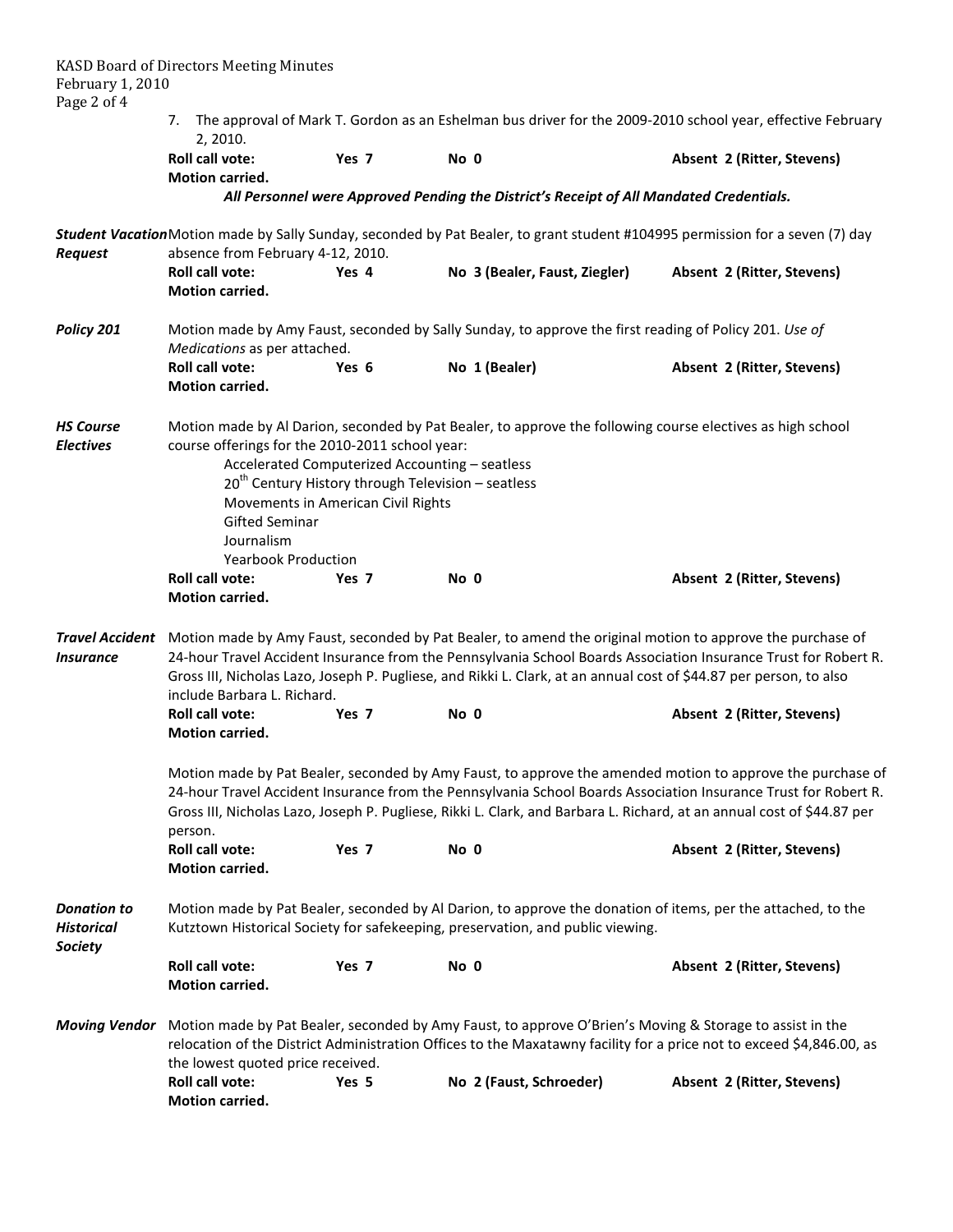|                                            | <b>KASD Board of Directors Meeting Minutes</b>                                                                                                                                                                                                                                                                                                                                                                 |       |            |                                                                                                                                                                                                                                                                                                                                                                                 |  |  |
|--------------------------------------------|----------------------------------------------------------------------------------------------------------------------------------------------------------------------------------------------------------------------------------------------------------------------------------------------------------------------------------------------------------------------------------------------------------------|-------|------------|---------------------------------------------------------------------------------------------------------------------------------------------------------------------------------------------------------------------------------------------------------------------------------------------------------------------------------------------------------------------------------|--|--|
| February 1, 2010<br>Page 3 of 4            |                                                                                                                                                                                                                                                                                                                                                                                                                |       |            |                                                                                                                                                                                                                                                                                                                                                                                 |  |  |
| <b>Transportation</b>                      |                                                                                                                                                                                                                                                                                                                                                                                                                |       |            | Motion made by Pat Bealer, seconded by Al Darion, to approve the solicitor reviewed contract between a                                                                                                                                                                                                                                                                          |  |  |
| <b>Contract</b>                            | Roll call vote:<br><b>Motion carried.</b>                                                                                                                                                                                                                                                                                                                                                                      | Yes 8 | No 0       | parent and the Kutztown Area School District (KASD) to transport her child from a private educational facility to<br>Kutztown Elementary School each day that KASD is in session for the remainder of the 2009-2010 school year, at<br>the IRS mileage rate of \$0.50 per mile, effective February 2, 2010. Total mileage per day not to exceed 14 miles.<br>Absent 1 (Stevens) |  |  |
| <b>High School</b><br><b>Security</b>      | Motion made by Al Darion, seconded by Amy Faust, to direct the administration to act immediately to secure the<br>Kutztown Area High School to the best of their ability, and seek to employ expert consultants to conduct further<br>investigation for a permanent/long-term security solution.                                                                                                               |       |            |                                                                                                                                                                                                                                                                                                                                                                                 |  |  |
|                                            | <b>Roll call vote:</b><br>Motion carried.                                                                                                                                                                                                                                                                                                                                                                      | Yes 8 | No 0       | Absent 1 (Stevens)                                                                                                                                                                                                                                                                                                                                                              |  |  |
| <b>Board Revoting</b><br><b>Procedures</b> | Motion made by Jasper Ho, seconded by Amy Faust, to approve a policy stating that once a board vote is taken,<br>the motion cannot be brought to the floor a second time unless a board member from the majority or a board<br>member who was not present at the time of the vote decides to bring the motion back to the table.                                                                               |       |            |                                                                                                                                                                                                                                                                                                                                                                                 |  |  |
|                                            | Motion made by Pat Bealer, seconded by Dennis Ritter, to table and refer to the Policy and Curriculum Committee,<br>the motion to approve a policy stating that once a board vote is taken, the motion cannot be brought to the floor a<br>second time unless a board member from the majority or a board member who was not present at the time of the<br>vote decides to bring the motion back to the table. |       |            |                                                                                                                                                                                                                                                                                                                                                                                 |  |  |
|                                            | Roll call vote:<br>Motion carried.                                                                                                                                                                                                                                                                                                                                                                             | Yes 7 | No $1(Ho)$ | Absent 1 (Stevens)                                                                                                                                                                                                                                                                                                                                                              |  |  |
| <b>Distribution</b><br><b>Materials</b>    | Roll call vote:<br><b>Motion carried.</b>                                                                                                                                                                                                                                                                                                                                                                      | Yes 8 | No 0       | Motion made by Jasper Ho, seconded by Amy Faust, to have the Policy and Curriculum Committee research the<br>development of a policy that states all items distributed to students and parents/guardians regarding board action,<br>which are reproduced with school supplies and equipment, must be preapproved by the Board of Directors.<br>Absent 1 (Stevens)               |  |  |
| Legal<br>Communiqué                        | Motion made by Jasper Ho, seconded by Amy Faust, to have the Policy and Curriculum Committee research the<br>development of a policy that states all legal communiqué and solicitor opinions must be provided to the Board of<br>Directors.                                                                                                                                                                    |       |            |                                                                                                                                                                                                                                                                                                                                                                                 |  |  |
|                                            | Roll call vote:<br>Motion carried.                                                                                                                                                                                                                                                                                                                                                                             | Yes 5 |            | No 3 (Darion, Ritter, Ziegler) Absent 1 (Stevens)                                                                                                                                                                                                                                                                                                                               |  |  |
| <b>Public</b><br><b>Mailing</b>            | Motion made by Jasper Ho, seconded by Amy Faust, to have the administration review and edit Mr. Ho's letter<br>regarding the community's economic situation, have it approved by the Board of Directors, and mail it out to the<br>public.                                                                                                                                                                     |       |            |                                                                                                                                                                                                                                                                                                                                                                                 |  |  |
|                                            | Motion made by Pat Bealer, seconded by Dennis Ritter, to table the motion to have the administration review and<br>edit Mr. Ho's letter regarding the community's economic situation, have it approved by the Board of Directors, and<br>mail it out to the public.                                                                                                                                            |       |            |                                                                                                                                                                                                                                                                                                                                                                                 |  |  |
|                                            | <b>Roll call vote:</b><br>Motion carried.                                                                                                                                                                                                                                                                                                                                                                      | Yes 6 | No 1 (Ho)  | Absent 2 (Darion, Stevens)                                                                                                                                                                                                                                                                                                                                                      |  |  |

*Public Comment* Elaine Rabenold stated her concerns with the security of the high school.

Jonathan Warke thanked the board for their commitment and dedication to the school district. Mr. Warke also stated he was alarmed that the threatening and intimidating comments were not confronted and condemned at the January 19, 2010 board meeting. Mr. Warke stated the comments and actions made by the administrators did not show leadership. He requested and encouraged the administration to defend and protect the board members and their opinions.